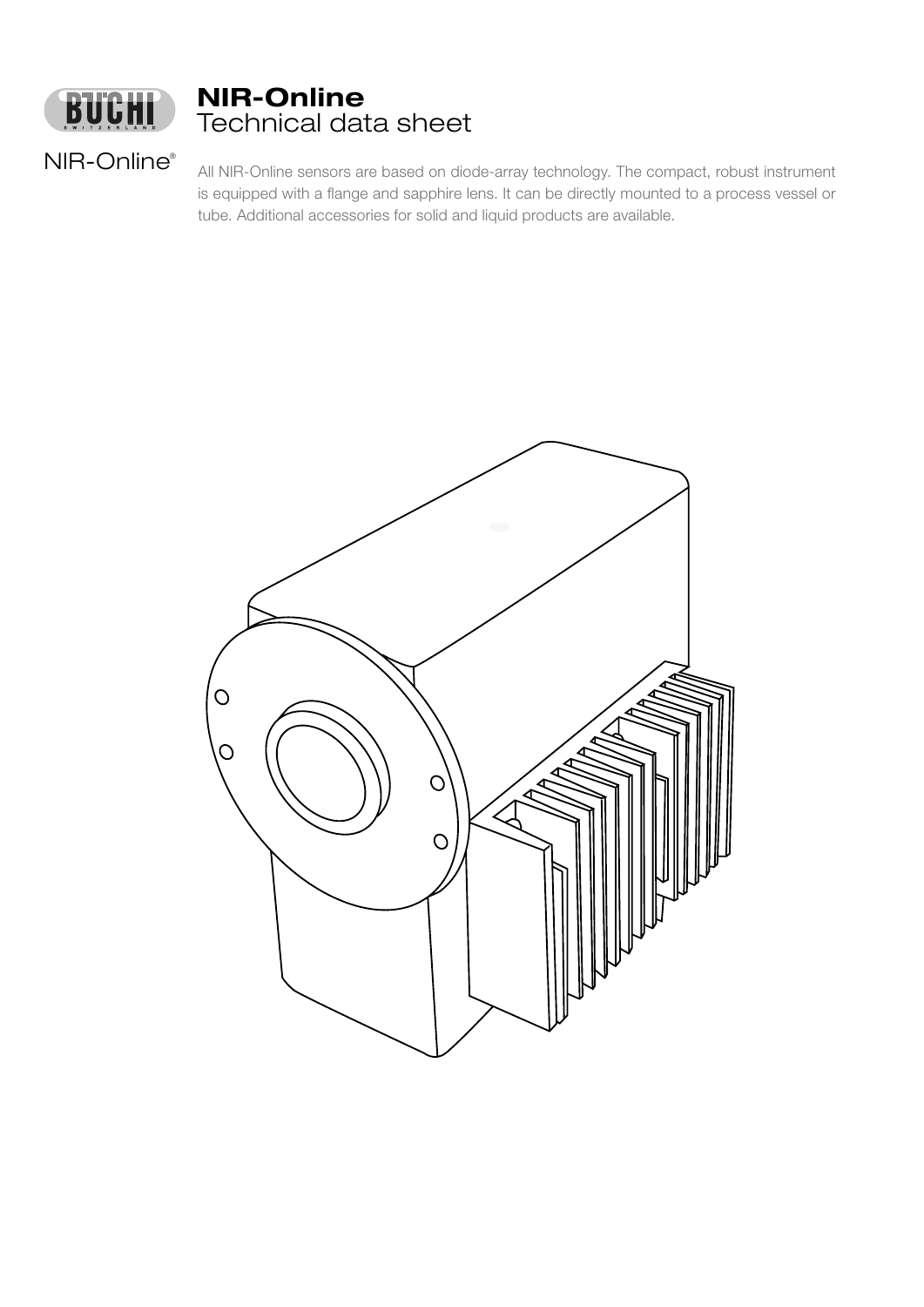# Scope of delivery

Different detectors can be combined in one instrument to meet a wide variety of requirements.

| Available<br>instrument<br>configuration | <b>NIR</b> | <b>VIS</b>     | Imaging   | Dual<br>lamp | Measuring<br>distance | extended<br>wavelength<br>range (PA2) Gas-Ex |           | high<br>speed<br>version<br>(V3S) |
|------------------------------------------|------------|----------------|-----------|--------------|-----------------------|----------------------------------------------|-----------|-----------------------------------|
| X-One<br>11X1-Series                     |            |                |           | $\bullet$    | $0 - 20$ mm           |                                              |           |                                   |
| X-Two<br>11X2-Series                     |            |                | $\bullet$ | $\bullet$    | $0 - 20$ mm           | $\bullet$                                    |           |                                   |
| X-Three<br>11X3-Series                   |            | $\blacksquare$ |           | $\bullet$    | $0 - 20$ mm           |                                              | $\bullet$ |                                   |
| X-Four<br>11X4-Series                    |            | $\bullet$      | $\bullet$ | $\bullet$    | $0 - 20$ mm           | $\bullet$                                    |           |                                   |
| X-Beam<br>11XB2-Series                   |            | $\blacksquare$ |           | $\bullet$    | 100 - 200 mm          |                                              | $\bullet$ |                                   |
| X-FFPA<br>11XF-Series                    |            | $\bullet$      |           | O            | immersion             |                                              |           |                                   |

Standard instrument front and side view instrument with fiber free port adapter





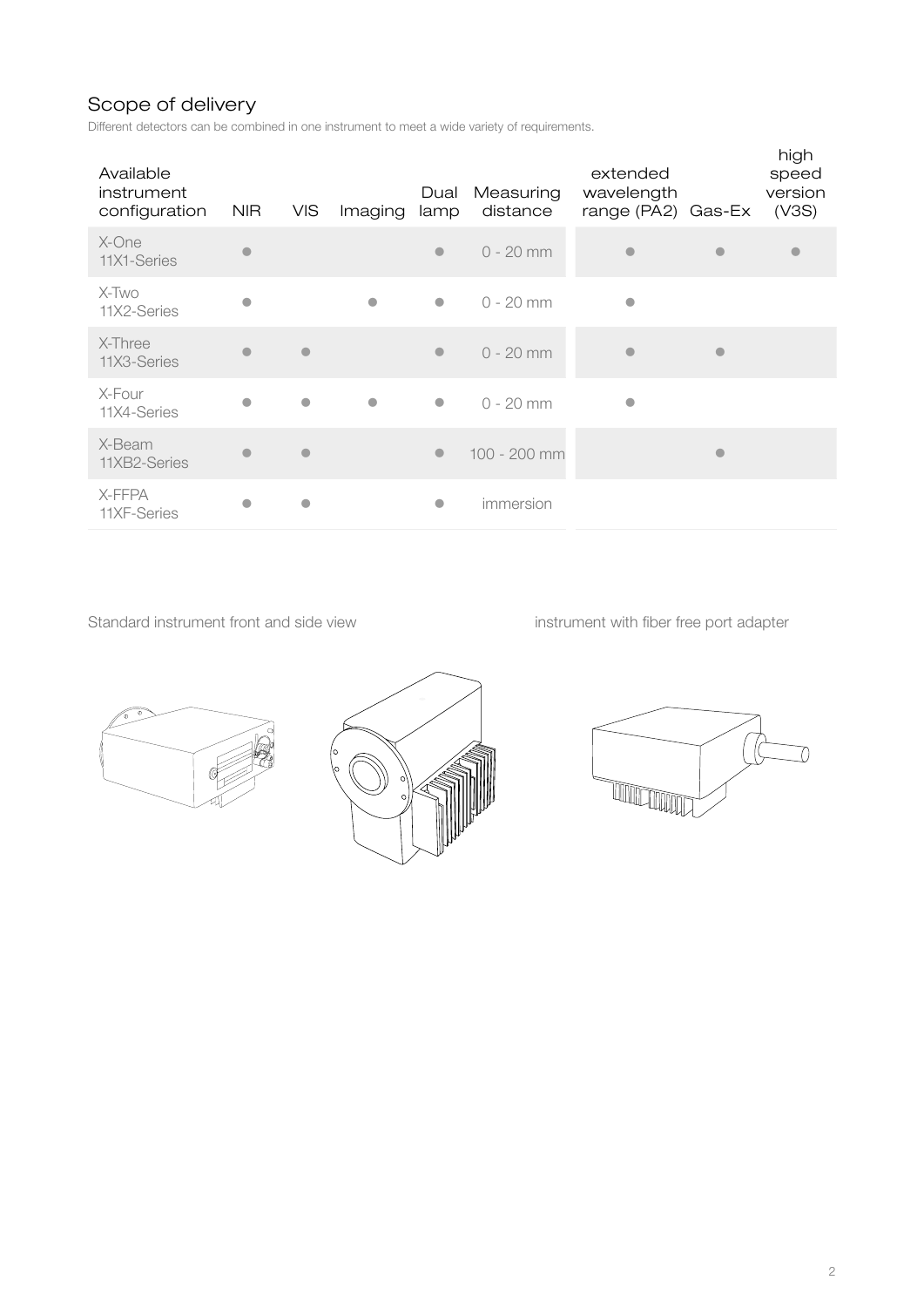## System requirements

The PC must meet the following requirements:

| <b>Operating System</b>        | Windows 7 (32-bit or 64-bit) SP1 or Windows 10 (Windows 8 not<br>supported)                                                                                                                     |
|--------------------------------|-------------------------------------------------------------------------------------------------------------------------------------------------------------------------------------------------|
| <b>Central Processing Unit</b> | Intel Core i5 or higher,<br>Intel Core i7 or higher when using camera or multiple instruments                                                                                                   |
| <b>RAM</b>                     | 4 GB or more                                                                                                                                                                                    |
| <b>Harddisk</b>                | 80 GB free hard disk space. The hard drive needs to be extra durable,<br>e.g. type: Seagate Series EE25.2<br>Intranet or secondary hard disk for backup storage 0.5GB + 20MB/day/<br>instrument |
| Display resolution             | 1280x1024 or higher                                                                                                                                                                             |
| LAN                            | 1 x 100 Mbit/s LAN or faster (2x LAN recommend)                                                                                                                                                 |
| USB 2.0 / 3.0                  | 1 x USB per instrument<br>1 x USB per DataLab I/O box (V2, V3, PA2)<br>2 x USB per DataLab I/O box (V3S)                                                                                        |
| PCI / PCIe                     | 1 slot for frame grabber card (if camera for imaging is selected)<br>1 slot for profibus card (if profibus interface is selected)                                                               |
| Required software              | Microsoft Word and Excel 2003 or higher                                                                                                                                                         |

### Minimum configuration

A minimum functional setup consists of at least one instrument, installation box, cable and PC with SX-Suite software. Additional hardware may be needed for accessories, such as a camera or process control interfaces. Please contact your local BUCHI representative for further details.

### Technical data

| Dimensions ( $W \times D \times H$ ) | 220 x 220 (+100 for FFPA) x 135 mm (V2, V3, V3S)<br>235 x 230 x 180 mm (PA2)   |
|--------------------------------------|--------------------------------------------------------------------------------|
| Weight                               | 6 - 10 kg, depending on configuration (V2, V3, V3S)<br>14 - 15 kg (PA2)        |
| Max. operating pressure              | 30 bar at flange                                                               |
| Relative humidity                    | <90% non condensing                                                            |
| Ambient temperature                  | $-10^{\circ}$ C – 40 $^{\circ}$ C                                              |
| Product / flange temperature         | $-10^{\circ}$ C – 70 $^{\circ}$ C (130 $^{\circ}$ C with X-Cell water cooling) |
| Vibrations                           | $0.2$ G at $0.1 - 150$ Hz                                                      |
| Detector                             | Diode array                                                                    |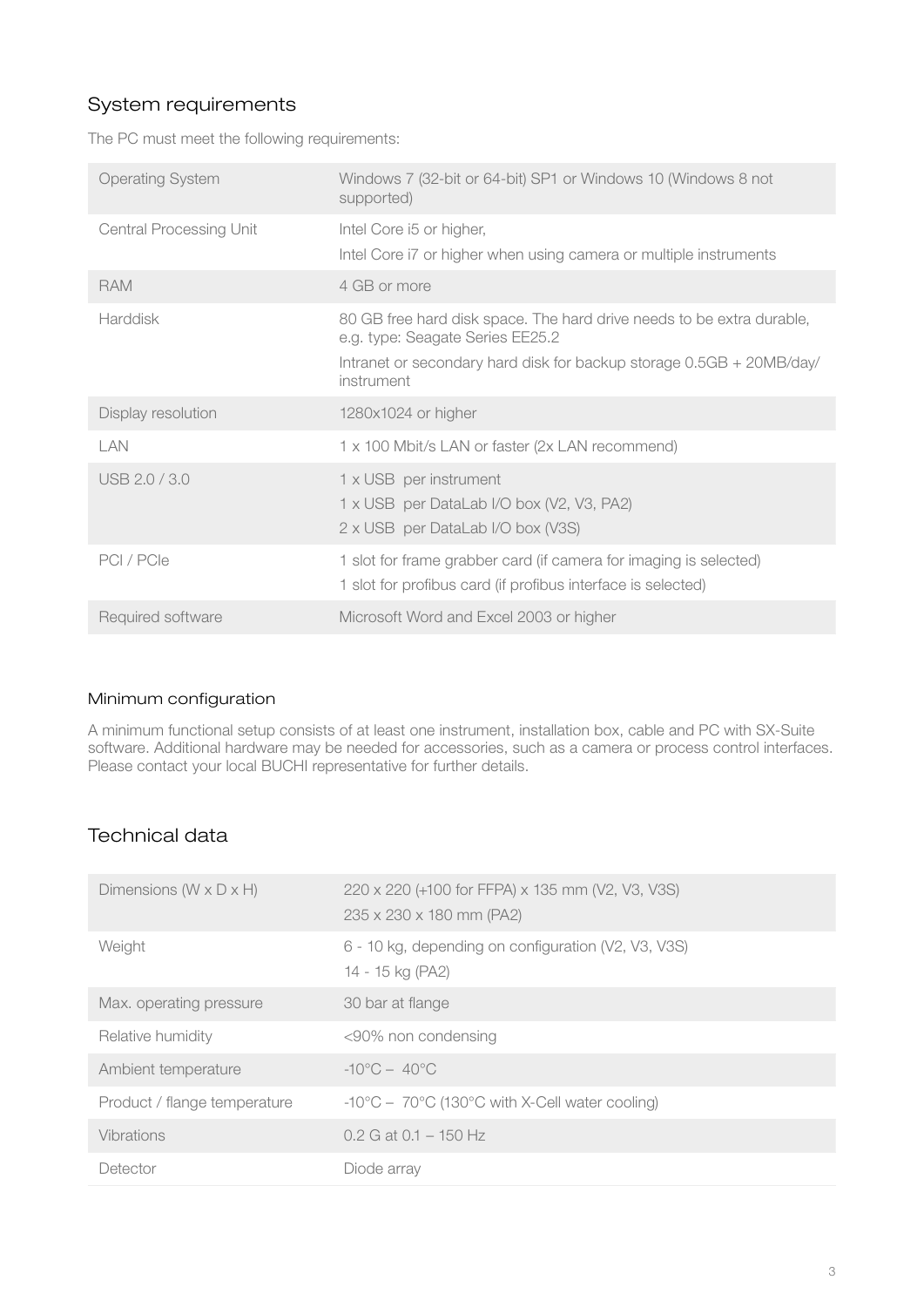| Spectral range*                      | Visible range<br>NIR range (V2)<br>NIR range (V3, V3S)<br>NIR range (PA2)                                                                 | 350 - 920 nm; 10800 - 28500 cm <sup>-1</sup><br>950 - 1750 nm; 5700 - 10500 cm <sup>-1</sup><br>900 - 1700 nm; 5900 - 11100 cm <sup>-1</sup><br>1100 - 2200 nm; 4545 - 9090 cm <sup>-1</sup>                               |
|--------------------------------------|-------------------------------------------------------------------------------------------------------------------------------------------|----------------------------------------------------------------------------------------------------------------------------------------------------------------------------------------------------------------------------|
| Measuring time                       | V2<br>10 spectra/s<br>V3<br>20 spectra/s<br>V3S<br>200 spectra/s<br>PA2<br>5 spectra/s<br>Maximum product flow speed for imaging is 1 m/s |                                                                                                                                                                                                                            |
| Illumination spot diameter           |                                                                                                                                           | 30 - 40 mm, depending on accessory and optical setup                                                                                                                                                                       |
| Imaging*                             |                                                                                                                                           | High res. CCD, visible range, 80 µm spatial resolution                                                                                                                                                                     |
| Type of lamp/lifetime lamp<br>(MTBF) |                                                                                                                                           | Tungsten halogen dual lamp / 18000 h (2 x 9000 h)                                                                                                                                                                          |
| Electric power supply                | 110 or 220 VAC ± 20%, 50/60 Hz, 30 W                                                                                                      |                                                                                                                                                                                                                            |
| Housing materials                    | sealing material; custom sealing upon request)                                                                                            | Stainless steel (nickel coated), aluminum cooler, FFKM (standard                                                                                                                                                           |
| System protection*                   | IP65 or IP67                                                                                                                              |                                                                                                                                                                                                                            |
| Temperature Stabilization            |                                                                                                                                           | ASDC (Advanced Spectral Drift Control): active temperature control<br>to $\pm$ 1°C from set system operating temperature. Deviations will lead to<br>automatic white reference measurement to account for spectral drifts. |
| <b>ATEX</b>                          | Dust: Ex II 1/2D Ex ta tb IIIC T80°C Da Db IP65<br>Gas*: EX II 2G Ex px IIC T4Gb                                                          |                                                                                                                                                                                                                            |

\* Availability depends on the selected instrument configuration

## Software

All configurations of the instruments are operated by the SX-Suite, consisting of the following modules:

|                  | Description          | Typical usage                                        | User      | Occurrence                            |
|------------------|----------------------|------------------------------------------------------|-----------|---------------------------------------|
| <b>SX-Server</b> | Instrument<br>driver | Read out instrument status                           | Operator  | As needed                             |
|                  |                      | Setup of hardware                                    | NIR-admin | On installation and<br>maintenance    |
|                  |                      | Setup of camera for image<br>analysis or accessory   | NIR-admin | When adjusting to<br>new product      |
| SX-Center        | User interface       | Choose product<br>View results (table, trend charts, | Operator  | Daily use (if not fully<br>automated) |
|                  |                      | reports)                                             |           |                                       |
|                  |                      | Enter reference data                                 |           |                                       |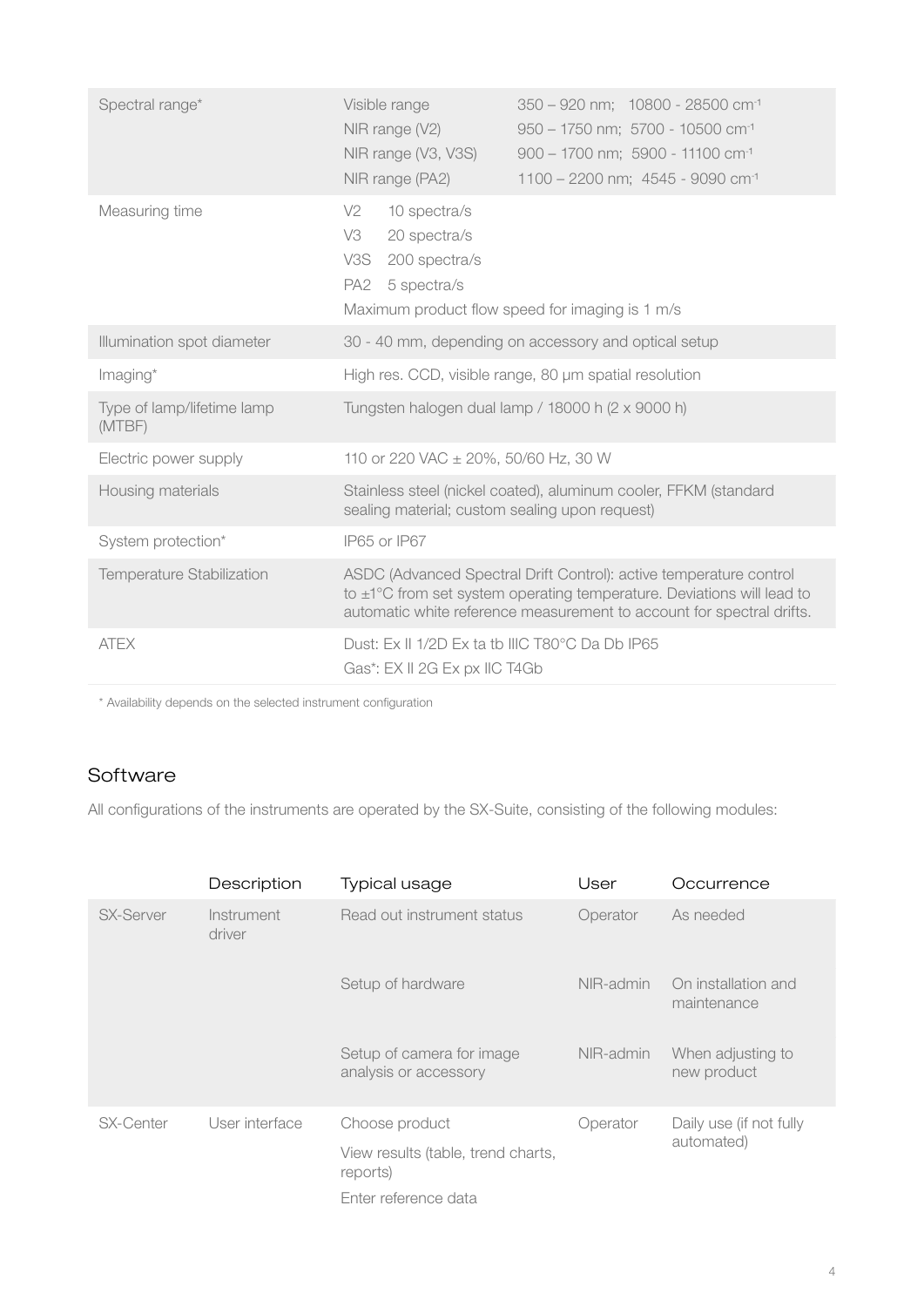|           | Description              | Typical usage                                                          | User      | Occurrence |
|-----------|--------------------------|------------------------------------------------------------------------|-----------|------------|
| SX-Backup | Data backup<br>scheduler | Automated backup of measure-<br>ment data, results and<br>calibrations | NIR-admin | On setup   |
|           |                          | Store or delete images from<br>camera (if applicable)                  | NIR-admin | On setup   |

The following licenses activate different functionality of the SX-Suite. All versions of the SX-Suite are capable of measuring and analyzing NIR and VIS spectra, if the respective detector is installed.

| License                   | Imaging   | Use case                                                          |
|---------------------------|-----------|-------------------------------------------------------------------|
| Standard                  | $\bullet$ | Count particles and calculate area                                |
| Conveyor belt             |           | Optimized for measurement of moving objects on a<br>conveyor belt |
| Mix                       |           | Control end-point of mixing processes                             |
| Sample movement detection |           | Verify sample flow                                                |

### Optional software

| Software  | Description                      | <b>Typical usage</b>                                                                               | User                                     | Occurrence                            |
|-----------|----------------------------------|----------------------------------------------------------------------------------------------------|------------------------------------------|---------------------------------------|
| AutoCal   | Automated<br>calibration         | If new reference data is avail-<br>able the calibration is updated<br>and optimized automatically. | Operator (to<br>enter reference<br>data) | When calibration<br>update is needed. |
| SX-Plus   | Chemometric<br>software          | Manual build up or optimiza-<br>tion of calibrations.                                              | NIR-admin                                | When calibration<br>update is needed. |
| SX-Profi  | Profibus inter-<br>face software | Configuration of profibus<br>protocol (requires profibus<br>card)                                  | Process-control-<br>system expert        | On setup                              |
| SX-Client | Remote data<br>visualizing       | Display results or journal data<br>for calibration purpose from a<br>remote PC                     | Operator,<br>NIR-admin                   | Daily use (if not<br>fully automated) |

### Interfaces to computer

| Interface    | Hardware    | Imaging        | Details                                                                                                                              |
|--------------|-------------|----------------|--------------------------------------------------------------------------------------------------------------------------------------|
| <b>RS422</b> | USB adapter | $\blacksquare$ | . Converts the instruments RS422 signal to USB COM port<br>· Electrically isolated<br>· Imaging requires an additional coaxial cable |
| Ethernet     | USB adapter | $\bullet$      | . Converts the instruments RS422 signal to a virtual COM<br>port via ethernet<br>· Imaging requires an additional coaxial cable      |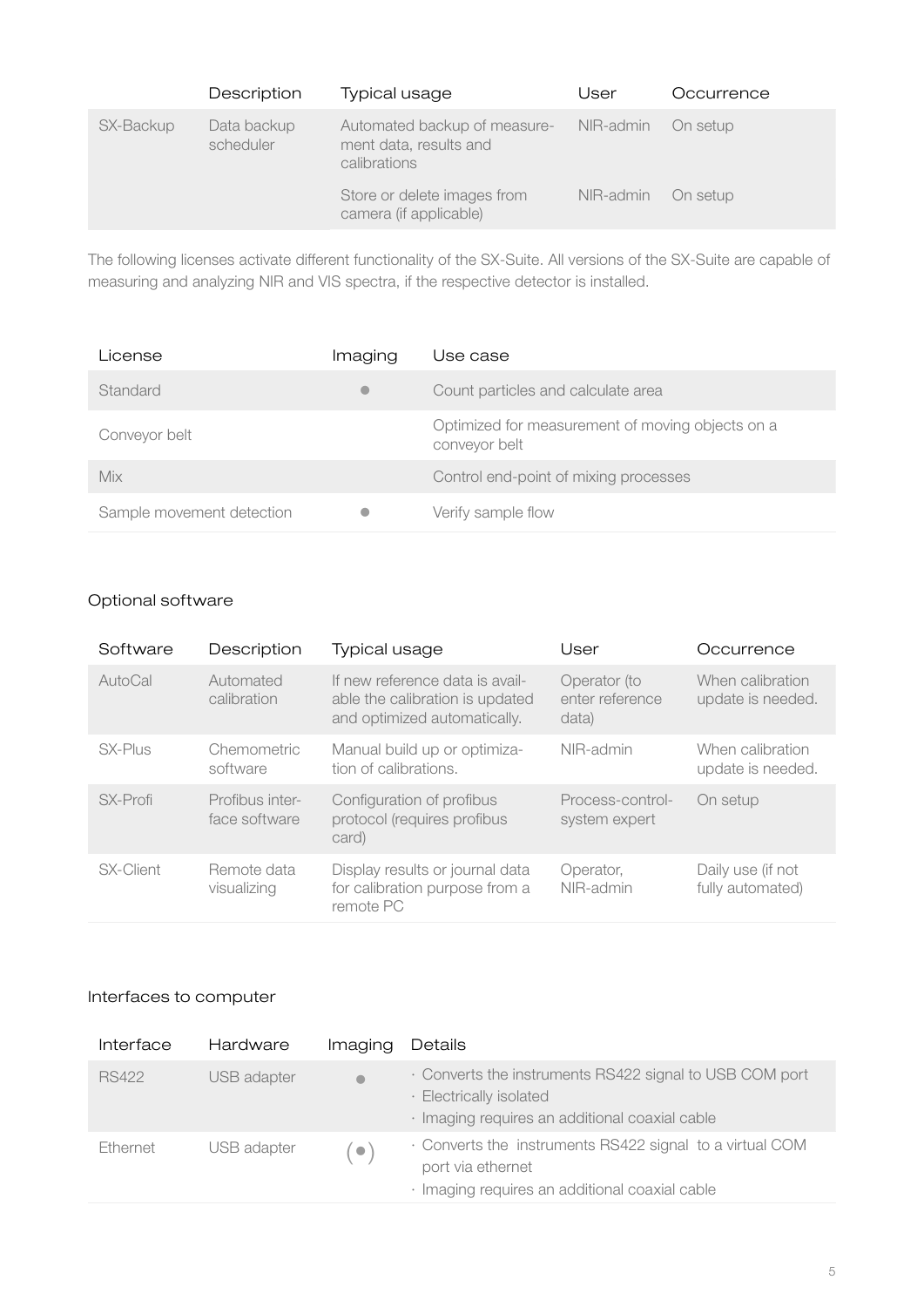| Interface        | Hardware                      | Imaging | Details                                                                                                                |
|------------------|-------------------------------|---------|------------------------------------------------------------------------------------------------------------------------|
| <b>Bluetooth</b> | <b>Bluetooth</b><br>interface |         | Wireless operation together with a battery pack (needs to be<br>ordered separately).<br>· Does not submit imaging data |

# Interfaces to Process Control System

| Interface     | Hardware                                                           | Details                                                                                                                                                       |
|---------------|--------------------------------------------------------------------|---------------------------------------------------------------------------------------------------------------------------------------------------------------|
| Analog        | Datalab,<br>$4-20mA$<br>Interface                                  | · Analog output of results<br>· Alarm output<br>· Heart-beat toggle for verification of interface<br>$\cdot$ max. 4 parameter<br>$\cdot$ 1 box per instrument |
| Profibus      | Softing<br>PB-IF-1MS or<br>$PB$ -IF-1S<br>(+ SX-Profi<br>software) | Examplession counters to monitor function<br>• Profibus and TCP/IP cannot be used at the same time<br>· Needs SX-Profi software                               |
| <b>RS422</b>  | Standard inter-<br>face card                                       |                                                                                                                                                               |
| <b>TCP/IP</b> | Standard<br>ethernet card                                          | Examplession counters to monitor function<br>• Profibus and TCP/IP cannot be used at the same time.                                                           |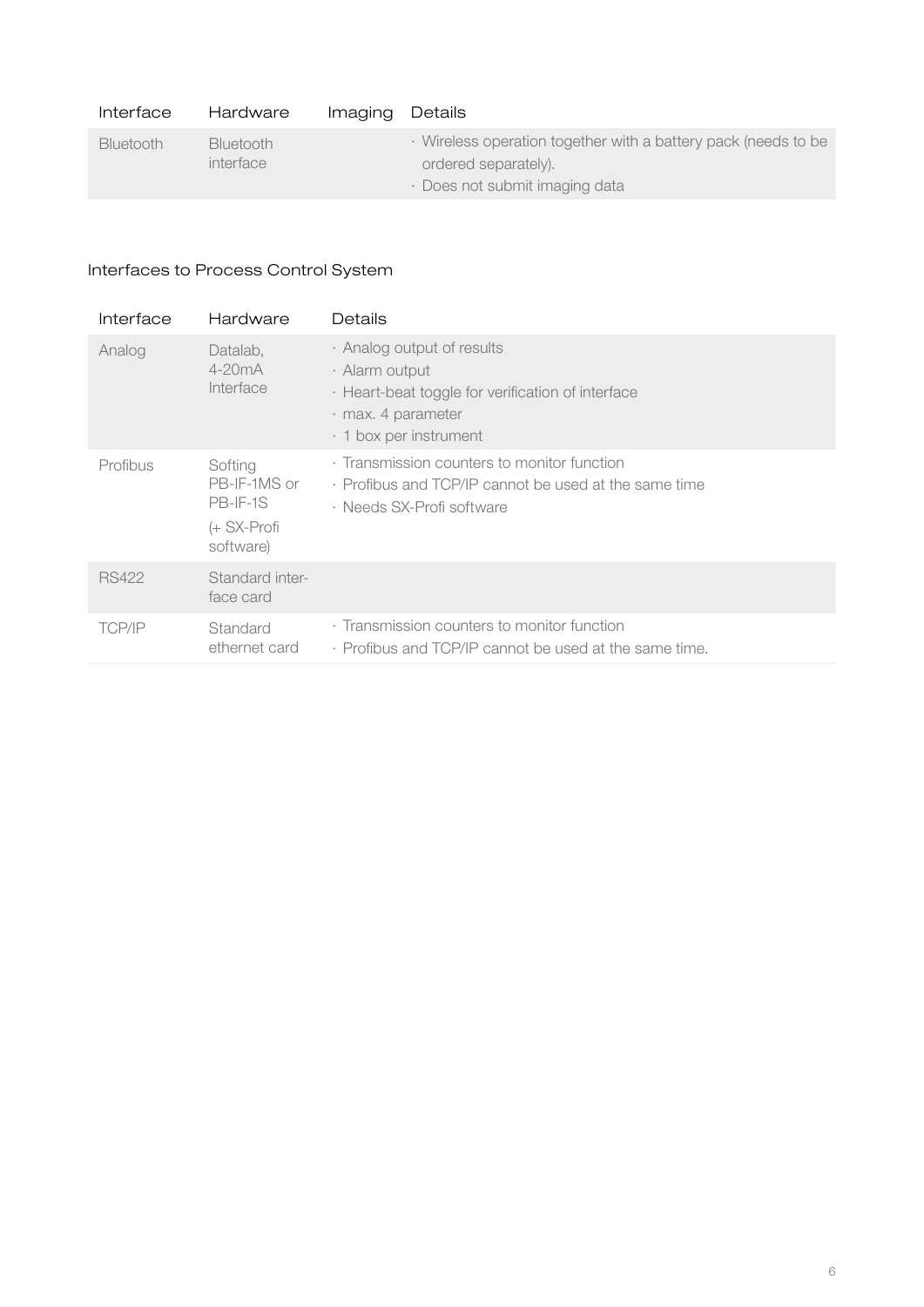### Accessories

| <b>Articles</b>                     | Details                                                                                                                                                                                                                                                                                                                                                                    |
|-------------------------------------|----------------------------------------------------------------------------------------------------------------------------------------------------------------------------------------------------------------------------------------------------------------------------------------------------------------------------------------------------------------------------|
| Installation<br><b>Box Standard</b> | Supplies the instrument with power. Data cable to PC needs to ordered separately.<br>· Steel housing 1.4301 / SST 304<br>$\cdot$ Dimensions: 300 x 167 x 300 mm (WDH)<br>· ATEX Ⅱ Ex 3D A 22 IP66 T100°C<br>· Power supply<br>$\cdot$ Instrument cable 10 m (32.8 ft)                                                                                                      |
| Installation box<br>bypass          | Supplies the instrument and a feeder with power. Controls the pneumatic sampler.<br>$\cdot$ ATEX II Ex 3D A 22 IP65 T100°C<br>· Material 1.4301 / SST 304<br>$\cdot$ Dimensions: 380 x 217 x 380 mm (WDH)<br>· Power supply, relays and DIN rail included<br>· Instrument, motor and valve-control cable 10 m (32.8 ft)<br>· Requires data cable, DataLab device and cable |

#### Imaging

When using an instrument with camera, the camera will be connected via a video card.

| Video card         | PCI or PCI express Video Interface (frame grabber card). This is the camera interface to the<br>PC.                 |
|--------------------|---------------------------------------------------------------------------------------------------------------------|
| Video filter       | Filters ground potentials and reduces LF and HF interferences. Mandatory for online instal-<br>lations with camera. |
| Video<br>amplifier | Amplification of 4 channels video signals for installations when video cable exceeds 100m.                          |

### Mounting accessories

The instrument flange can be directly mounted to a tube or reactor. Depending on the specific setup additional mounting accessory might be needed for implementation into the production facility.

| Weld-in<br>mounting<br>plate<br>For instrument<br>in direct contact<br>with the product | Plate with opening, fitting to instrument flange.<br>$\cdot$ Dimensions: 160 x 241 x 3 mm<br>· Material: 1.4301 / SST304<br>. Thread bolts M6 |
|-----------------------------------------------------------------------------------------|-----------------------------------------------------------------------------------------------------------------------------------------------|
| X-Square                                                                                | The cell can be inserted in the product stream or bypass                                                                                      |
| For all free                                                                            | · Inspection panel (Plexiglas)                                                                                                                |
| flowing powders                                                                         | · Adapted for Jacob pipes Ø150 mm                                                                                                             |
| and granulates                                                                          | · Stainless steel 1.4301 electro polished                                                                                                     |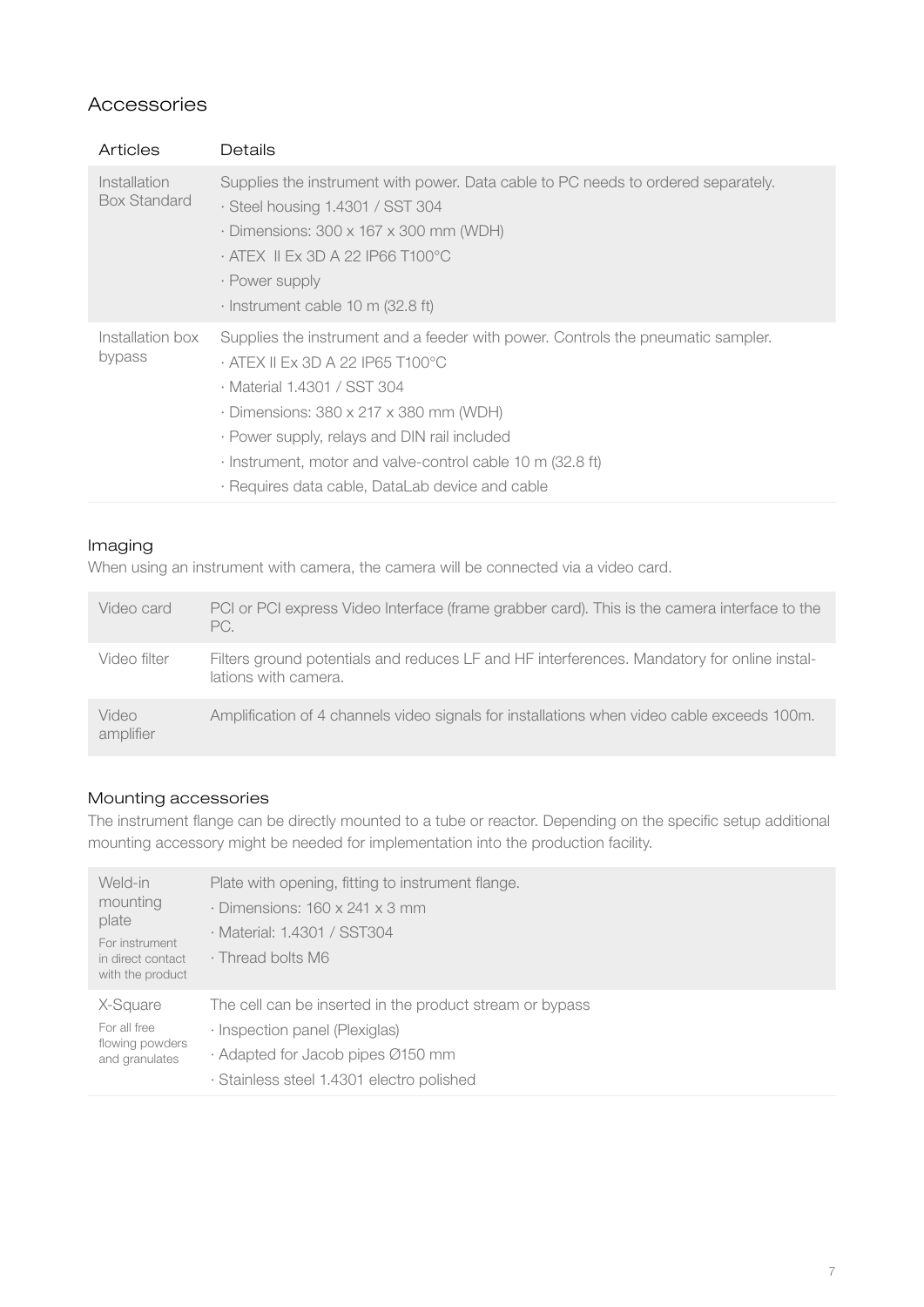| <b>Bypass</b><br>sampler<br>For free flowing<br>goods (mealy /<br>grainy)                                   | Bypass with feeder and sampling point<br>· Pneumatic sampler (min. 5 bar / 72.5 psi water or oil free compressed air DIN ISO 8573<br>Class 1)<br>· Screw-conveyor (feeding capacity 1.5 t/h)<br>· Motor (380V/50Hz ATEX A22 0.25 KW)<br>· ATEX magnetic coil 12 V<br>· Requires bypass-installation box and a DataLab IO device                                                                                                                                                                                                          |
|-------------------------------------------------------------------------------------------------------------|------------------------------------------------------------------------------------------------------------------------------------------------------------------------------------------------------------------------------------------------------------------------------------------------------------------------------------------------------------------------------------------------------------------------------------------------------------------------------------------------------------------------------------------|
| Weld-in<br>flange<br>Provides the<br>ability to remove<br>instrument while<br>keeping the<br>process sealed | Flange with sapphire window and purge port for welding.<br>· Adapter plate, ø140/106 mm, for wall thickness up to 8,5 mm<br>· Stainless steel DIN 1.4404 (SST316Ti)<br>· Purge port M5 (ø4mm tube adapter provided) to prevent condensation or detect leakage<br>· High grade sapphire crystal optical lens, polished for reduced adhesion<br>· Sealing material FFKM White G74S, FDA compliant 15°C (+59°F) to 260°C (+500°F)<br>Operating pressure -0.5 to 30 bar, peak pressure 100 bar max.<br>· Dead volume max. 60 mm <sup>3</sup> |
| Varinline<br><b>DN50</b><br>adapter<br>For opaque<br>products like<br>powder or<br>granules                 | In combination with a path length adapter also for transparent liquid, gel or pasty products.<br>· Material 1.4404 (SST316L), C max.0,03%<br>• Operating pressure up to 10 bar<br>· Build for DN50 DIN 32676<br>· Sealing material FEPM Viton extreme, FDA compliant<br>• Product temp. -14 $^{\circ}$ C(+5 $^{\circ}$ F) to 230 $^{\circ}$ C (+446 $^{\circ}$ F)<br>· Path length adapter, pressure test with TÜV certificate upon request                                                                                              |
| X-Cell<br>For gas, liquid<br>and paste-like<br>products                                                     | The cell can be inserted in the product stream or bypass<br>· Material 1.4404 (SST316L), C max.0,03 %<br>· Operating pressure up to 10 bar (145 psi)<br>· Measurement slit 26 mm, configurable between 1 and 15 mm with additional adapter<br>· DN 50 flange (other sizes upon request)<br>· Clearance volume max. 120 mm <sup>3</sup><br>Cells can be customized with different diameter and flanges.                                                                                                                                   |
| Path length<br>adapter<br>To measure<br>transparent<br>liquids with the<br>X-Cell                           | The reflector reduces the length of the optical path<br>· Material 1.4404 (SST316L) C max 0.03 %<br>· Gap 1 / 2 / 5 / 10 / 15 mm available                                                                                                                                                                                                                                                                                                                                                                                               |
| Air nozzle<br>To improve inst-<br>rument cooling                                                            | Reduces dust deposit on cooling fins and increases heat exchange of the instrument cooler<br>· Fits for all instruments<br>$\cdot$ N <sub>2</sub> or air DIN ISO 8573 Class1, min. 1 bar continuously<br>· Connections for 8/6 mm hose (without hose)<br>· Cooling power performance unspecified                                                                                                                                                                                                                                         |
| Purge<br>adapter<br>Reduces dust<br>deposit on the<br>measurement<br>window                                 | Extension for contactless measurement with X-Beam only<br>· Stainless steel DIN 1.4404<br>· Tube length 60 mm, Ø 53 mm (outside)<br>$\cdot$ Pneumatic connection M5 (N <sub>2</sub> or pressurized air DIN ISO 8573 Class 1)                                                                                                                                                                                                                                                                                                             |